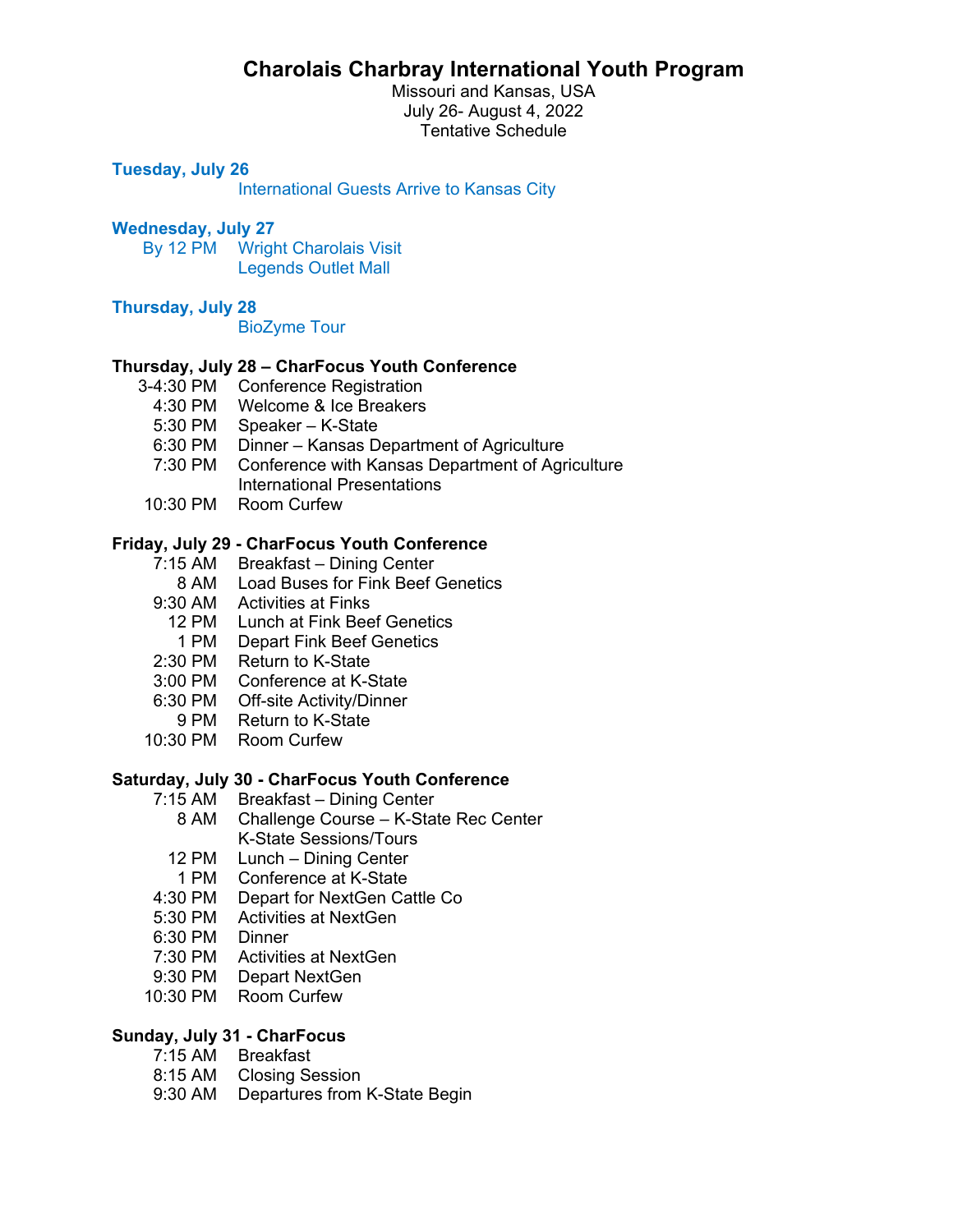# **Charolais Charbray International Youth Program**

Missouri and Kansas, USA July 26- August 4, 2022 Tentative Schedule

**Sunday, July 31** 

10:00 AM International Guests Depart from K-State Feedlot Tour Seedstock Visit Stay in KC

# **Monday, August 1**

 Depart KC Sydenstricker Angus MBS Charolais/Feed Mill Club Calf Visit Stay near St Louis

# **Tuesday, August 2**

 Riverdale Box Plant/St Louis Arch Purina Tour Wild Indian Acres Windy Hill Charolais Stay the night in Springfield

# **Wednesday, August 3**

 ShowMe Genetics Ozark Empire Fair Herd Visits Surrounding Areas Stay the night in Springfield

## **Thursday, August 4**

**Herd Visits**  Joplin Regional Stockyards Kansas City Monarchs Baseball Game Stay the night in KC

#### **Friday, August 5**

International guests depart